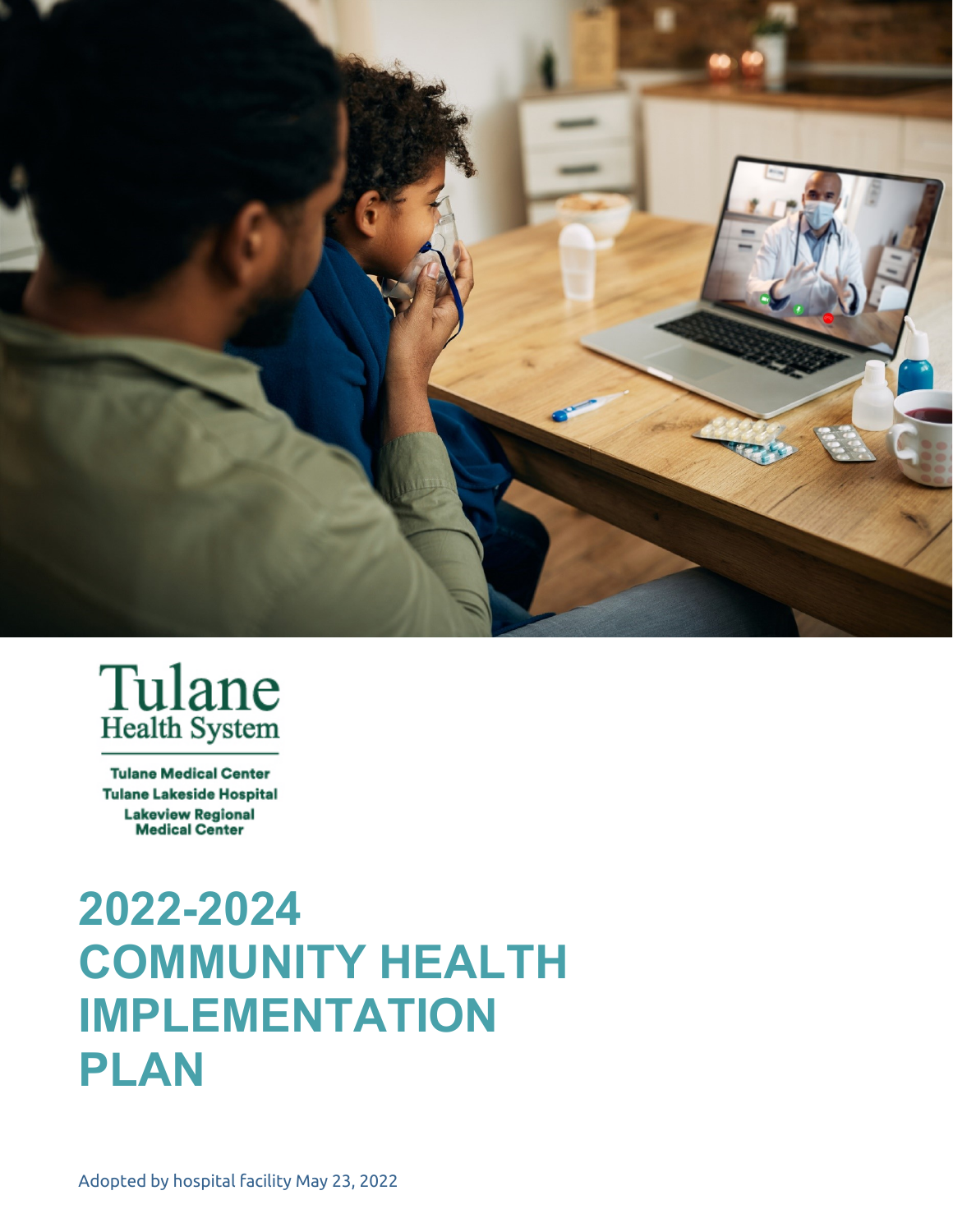# CHIP Background

This 2022-2024 Community Health Implementation Plan (CHIP) for Tulane Health System (THS) is a companion piece to their [2021 Community Health Needs Assessment](https://tulanehealthcare.com/util/documents/2022/CHNA_Tulane_12-22-2021-a.pdf) (CHNA) adopted in December 2021. The CHNA identified significant health needs by reviewing data and soliciting input from people who represent the broad interests of the community. This CHIP builds upon the CHNA findings by detailing how THS intends to leverage resources and relationships with partner organizations to address the priority health needs identified in the CHNA over the next three years.

The CHNA and CHIP were conducted as part of a collaborative process with 19 hospital facilities across Southeast Louisiana. The Metropolitan Hospital Council of New Orleans (MHCNO), part of the Louisiana Health Association (LHA), contracted with the Louisiana Public Health Institute (LPHI) to develop joint CHNAs, as well as individual CHIP reports, for their member hospitals, including THS.

## Community Served

The geographic region of focus for this CHIP is reflective of that described in the CHNA. This community includes seven Louisiana parishes: Jefferson, Orleans, St. Bernard, St. John the Baptist, St. Tammany, Tangipahoa, and Washington. These parishes are referred to as "the Greater New Orleans and Northshore (GNO-NS) area" for the purpose of the CHNA-CHIP process. This community includes medically underserved, low-income, and minority populations.

## Priority Health Needs

Community input in the CHNA process drove the determination of significant health needs, which were then prioritized in the CHIP process. During the CHNA process, community input was gathered through interviews, focus groups, and an online survey, targeting participants with special knowledge of public health and representatives of vulnerable populations in the communities served by the hospitals. By triangulating community input from assessment participants with secondary data, six health needs were identified as significant drivers of poor health in the GNO-NS area CHNA. These include: access to and continuity of care, mental and behavioral health, education and health literacy, health equity and discrimination in healthcare, poverty and income inequality, and infrastructure. On September 28 and October 8, 2021, CHNA leads from the GNO and NS hospitals respectively gathered to review data from the assessment and conducted an initial prioritization activity of the six health needs. Participants rated each health need according to their perceptions of: 1) the impact that addressing the issue would have on community health and 2) the feasibility of the hospital's capacity to address the issue. After this initial prioritization activity, participants brought the health needs back to their hospital teams and leadership to discuss and finalize prioritization. THS prioritized and developed implementation strategies for the following four health needs: Access to and Continuity of Care, Behavioral Health, Discrimination & Inequities in Healthcare, and Health Literacy (Figure 1).



Continuity of Care **Inequities** in







Access to and Discrimination & Health Literacy Behavioral Health **Healthcare** 

*Figure 1.Health Needs Prioritized by THS*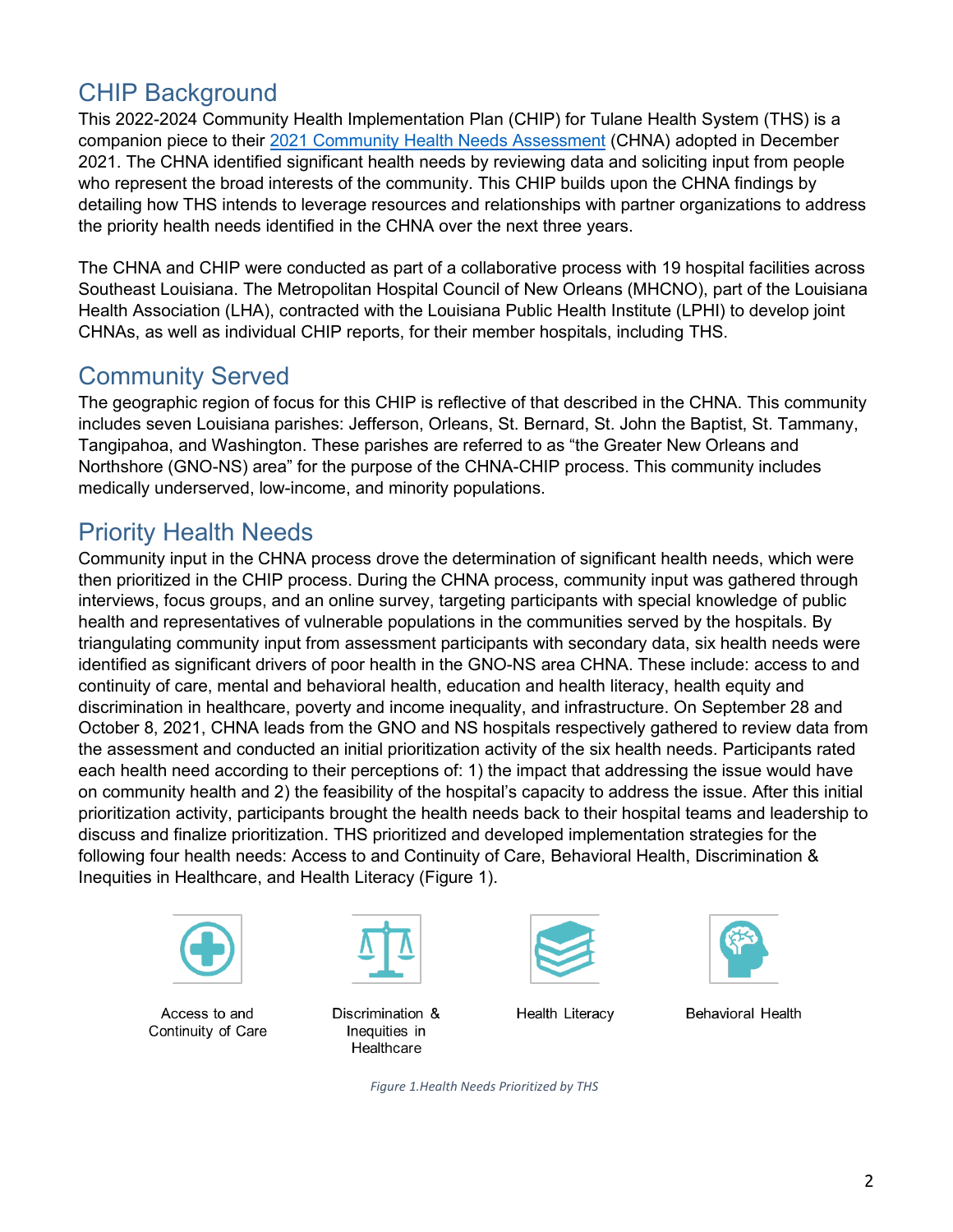## Priority Health Needs and Workplans

Below is a summary of findings for each priority health need along with Tulane Health System's corresponding CHIP workplan. Each table describes the workplan to address one of the four priority health needs chosen by THS leadership. While leadership chose four priorities to focus on, the workplan features multiple objectives housed under each priority to allow for a multi-pronged approach for improvement. Other elements of the plan include target populations, success measures, actions, objective leads and timeframes, and resources and partners. The activities outlined in these workplans are subject to change over time and should be updated on an ongoing basis.

#### *Priority 1: Access to and Continuity of Care*

Barriers to care in the THS community included insurance issues (limited options based on payor, uninsured rates), inadequate quality of care, and operational issues such as location and hours. Insurance was a barrier to care for participants, and data illustrates divides in who has access and who does not. In nearly every parish in the GNO area, a higher percentage of Black residents are uninsured compared to White residents, and a higher percentage of Hispanic residents are uninsured compared to non-Hispanic residents of any race. Barriers to care that related to location and hours were also an issue. This can be partially attributed to the fact that in most parishes, there are fewer primary care physicians per capita compared to the state rate.

#### **Access to and continuity of care (Page 1 of 2)**

Goal(s): Assist patients in living healthier and more productive lives. General strategy: Improve access to medical services for the communities that Tulane Health System serves.

| <b>SMART Objective</b><br>(anticipated outcome)                                                      | <b>Target</b><br><b>Population(s)</b> | <b>Success</b><br><b>Measures</b>                                | Actions (can be multiple actions for<br>one objective)                                                                                                                                                                                                                  | Lead &<br>Timeframe                                       | <b>Resources &amp; Partners</b>                                                                    |
|------------------------------------------------------------------------------------------------------|---------------------------------------|------------------------------------------------------------------|-------------------------------------------------------------------------------------------------------------------------------------------------------------------------------------------------------------------------------------------------------------------------|-----------------------------------------------------------|----------------------------------------------------------------------------------------------------|
| Connect underserved<br>patients to appropriate health<br>care services in region.                    | Community<br>wide                     | # of patients<br>served<br>total dollars<br>forgiven per<br>drug | Partner with Walgreens retail pharmacy<br>within Tulane Medical Center in their<br>provision of financial assistance with<br>prescription drugs                                                                                                                         | Lead:<br>Walgreens<br>leadership<br>Timeframe:<br>ongoing | Resources: vendor time<br>Partners: Walgreens                                                      |
| Expand telemedicine efforts<br>to additional spoke sites as<br>well as within the Tulane<br>clinics. | Regionwide                            | # of<br>additional<br>sites<br>$#$ of unique<br>encounters       | Continue to expand the Tulane Expert<br>Teleconsulting network to hospitals in<br>Louisiana and surrounding states.<br>Expand telemedicine offerings for<br>subspecialties that are generally only<br>found at larger academic facilities (i.e.,<br>MFM, Oncology, etc) | Lead: Service<br>line VPs<br>Timeframe:<br>ongoing        | Resources: staff time,<br>capital<br>Partners: TU physicians,<br>outlying facilities, PPR<br>teams |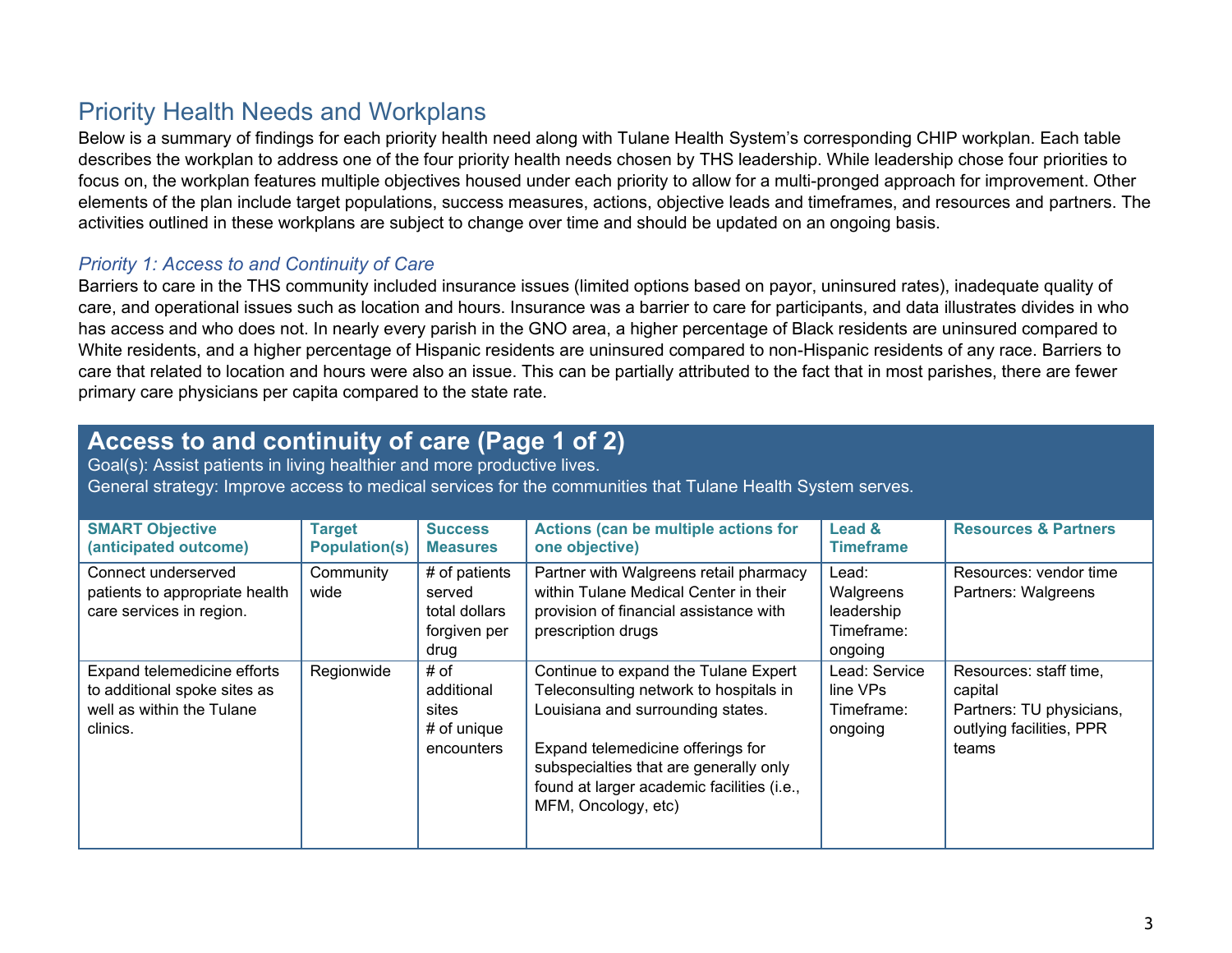| <b>SMART Objective</b><br>(anticipated outcome)                                           | <b>Target</b><br><b>Population(s)</b> | <b>Success</b><br><b>Measures</b>                      | Actions (can be multiple actions for<br>one objective)                                                                                                                                                            | Lead &<br><b>Timeframe</b>                                            | <b>Resources &amp; Partners</b>                                                                                  |
|-------------------------------------------------------------------------------------------|---------------------------------------|--------------------------------------------------------|-------------------------------------------------------------------------------------------------------------------------------------------------------------------------------------------------------------------|-----------------------------------------------------------------------|------------------------------------------------------------------------------------------------------------------|
| Continue to provide faculty<br>physician led health<br>screenings for various<br>diseases | Community<br>wide                     | $#$ of events<br># of<br>participants                  | Restart the Annual "Man-Up" prostate<br>health screening; high-school pre-<br>participation physicals and screening;<br>diabetes. Add additional screenings.                                                      | Lead:<br>Marketing<br><b>Director</b><br>Timeframe:<br>ongoing        | Resources: staff and<br>hospital resources<br>Partners: TU physicians,<br>community, and health<br>organizations |
| Promote and expand the<br>navigation programs within<br><b>Tulane Health System</b>       | Regionwide                            | # of<br>navigation<br>programs<br># of<br>participants | Continue the Care Navigator online<br>platform that includes contacts for<br>appointments, emergency care, and<br>telehealth options to connect patients to<br>appropriate health care services in the<br>region. | Lead:<br>Navigation lead<br>Timeframe:<br>ongoing                     | Resources: marketing<br>material, online content,<br>staff time<br>Partners: Care Navigation<br>team             |
| <b>Provide Community</b><br>Resource information via<br>webpage                           | Community<br>wide                     | # of<br>resources<br># of website<br>hits              | Expand Tulane University's Student<br>Clinic Council webpage that provides<br>community resource information,<br>including Aunt Bertha link to finding<br>food, health, housing, and job training<br>information. | Lead: TU<br><b>Student Clinic</b><br>Council<br>Timeframe:<br>ongoing | Resources: online content,<br>marketing, volunteer time<br>Partners: TU student clinic<br>council                |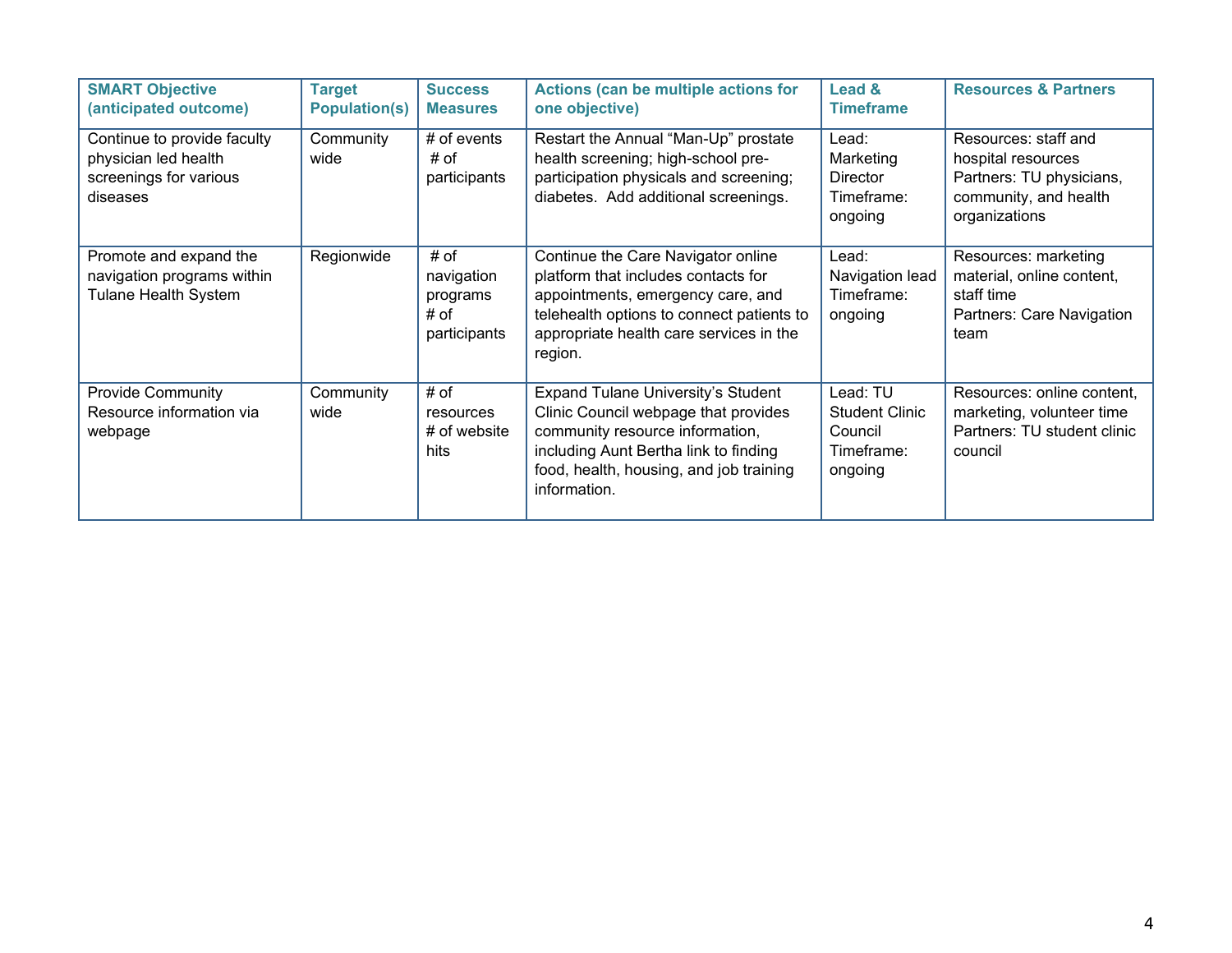#### *Priority 2: Behavioral Health*

The CHNA revealed mental health conditions, substance abuse, addiction, excessive alcohol use, and trauma as major problems in GNO-NS communities. Qualitative participants expressed that behavioral health needs are immense, additive, and worsening due to the pandemic. In most parishes the drug overdose death rate is higher than the state rate, with St. Bernard rate at twice the state rate. A lack of availability of mental health providers is also an issue. In 6 of the 8 parishes in the GNO region there are fewer mental health providers per capita compared to the state rate.

# **Priority 2: Behavioral Health (Page 1 of 2)**

Goal(s): To enhance behavioral health services and substance abuse resources in the population we serve. General strategy: Increased community awareness and accessibility of mental health and alcohol and opioid abuse resources within the communities we serve.

| <b>SMART Objective</b><br>(anticipated outcome)                                                                                                      | <b>Target</b><br><b>Population(s)</b>           | <b>Success Measures</b>                                                             | <b>Actions (can be multiple</b><br>actions for one objective)                                                                                                    | <b>Lead &amp; Timeframe</b>                                     | <b>Resources &amp; Partners</b>                                                                                                                                                   |
|------------------------------------------------------------------------------------------------------------------------------------------------------|-------------------------------------------------|-------------------------------------------------------------------------------------|------------------------------------------------------------------------------------------------------------------------------------------------------------------|-----------------------------------------------------------------|-----------------------------------------------------------------------------------------------------------------------------------------------------------------------------------|
| Continue to partner with<br>community<br>organizations to<br>disseminate and provide<br>information on<br>behavioral health<br>services to community | Community<br>partners                           | # of community partners<br># of active participants                                 | Utilize community<br>organizations to distribute<br>information on available<br>behavioral health services<br>available to their<br>population.                  | Lead: Case<br><b>Management Director</b><br>Timeframe: ongoing  | Resources: staff time<br>Partners: MH Jefferson<br><b>Human Services</b><br>Authority, Central City<br>Behavioral Health, VA,<br>and Metropolitan Human<br><b>Health Services</b> |
| residents.                                                                                                                                           |                                                 |                                                                                     | Promote the psychiatry<br>resident clinic within Tulane<br>Medical Center as a<br>resource to community<br>members who are in need<br>of a psychiatric provider. | Lead: TU School of<br>Medicine leadership<br>Timeframe: ongoing | Resources: staff time<br>Partners: TU Behavioral<br><b>Health Clinic</b>                                                                                                          |
| ESR (Enhanced<br>Surgical Recovery)<br>participation with our<br>surgical patients                                                                   | Surgical<br>patients at the<br>three facilities | % of surgeons<br>participating<br>100% eligible patients<br>following ESR protocols | Expand to all surgical<br>specialties other than<br>Urology, Ophthalmology,<br>and diagnostic procedures                                                         | Lead: Surgical<br>Services leaders<br>Timeframe: Q3 2022        | Resources: current<br>perioperative staff<br>Partners: surgeons,<br>anesthesiologists                                                                                             |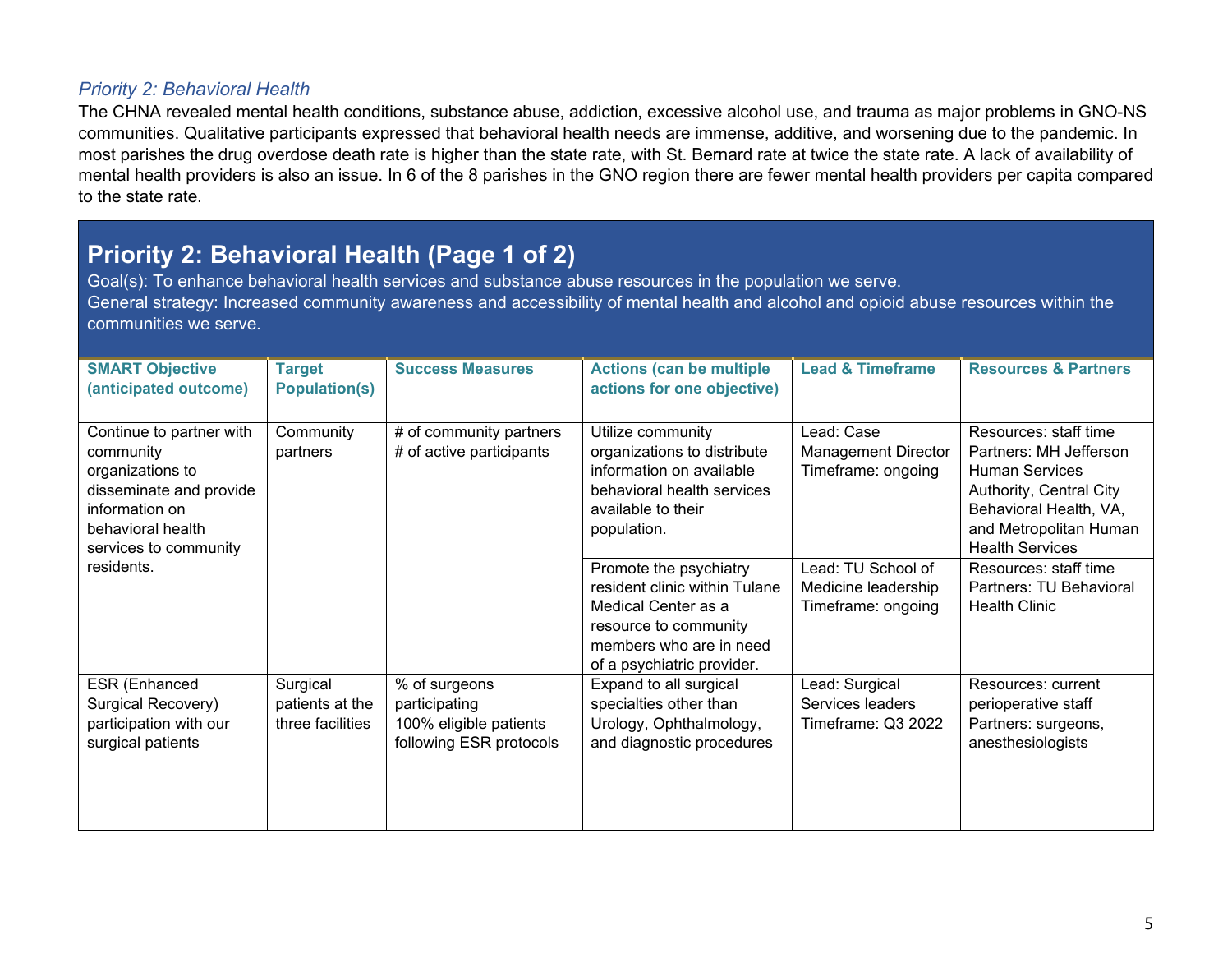| <b>SMART Objective</b><br>(anticipated outcome)  | <b>Target</b><br><b>Population(s)</b>                | <b>Success Measures</b>                                                                                     | <b>Actions (can be multiple</b><br>actions for one objective)                                                                                                                                                                                             | <b>Lead &amp; Timeframe</b>          | <b>Resources &amp; Partners</b>                                |
|--------------------------------------------------|------------------------------------------------------|-------------------------------------------------------------------------------------------------------------|-----------------------------------------------------------------------------------------------------------------------------------------------------------------------------------------------------------------------------------------------------------|--------------------------------------|----------------------------------------------------------------|
| Expand initiatives to<br>improve staff wellbeing | Hospital staff,<br>contractors,<br>and<br>physicians | # of active participants<br>% Very Satisfied and<br>Satisfied recorded in<br>employee engagement<br>surveys | Remind colleagues of the<br>EAP resources available to<br>them on a monthly basis<br>and seek feedback through<br>employee surveys on<br>additional services that<br>would be helpful.                                                                    | Lead: HR VP<br>Timeframe: ongoing    | Resources: marketing<br>and HR support<br>Partners: Optum      |
|                                                  |                                                      |                                                                                                             | Seek opportunities to be<br>included in Tulane<br>University's School of<br>Social Work's "Project<br>RETAIN" - three-year<br>project developing self-care<br>models contributing to the<br>overall wellbeing and<br>resiliency of health care<br>workers | Lead: HR VP<br>Timeframe: late 2022  | Resources: staff time<br>Partners: TU School of<br>Social Work |
|                                                  |                                                      |                                                                                                             | Continue to promote<br><b>Tulane's Living Well</b><br>healthcare clinic which<br>offers cognitive behavioral<br>therapy for Tulane<br>employees                                                                                                           | Lead: TU admin<br>Timeframe: ongoing | Resources: staff time<br>Partners: Tulane<br><b>University</b> |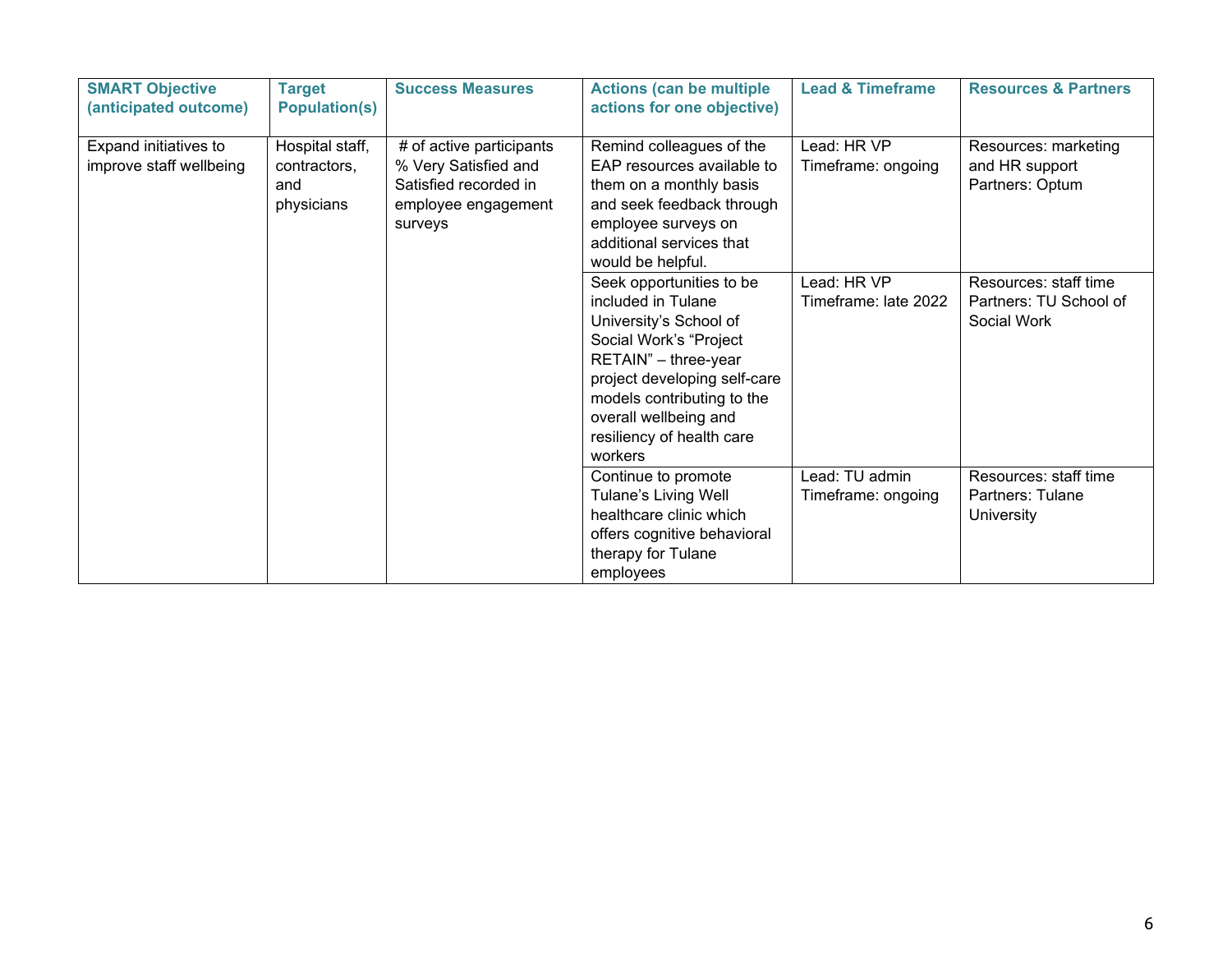#### *Priority 3: Health Equity and Discrimination in Healthcare*

Discrimination in healthcare affects patient engagement, access to care, and quality of care. Survey participants shared examples of healthcare entities discriminating based on race, language, immigration status, age, sexual orientation, and gender identity/expression. The percent of the population who speak a language other than English, and with limited English proficiency are highest in Jefferson, St. Bernard, and Orleans. Qualitative participants reported that LGBTQ people, the aging population, the undocumented population, and people perceived as low-income or uneducated experience discrimination in the healthcare system.

#### **Priority 3: Health Equity and Discrimination in Health Care (Page 1 of 2)**

Goal(s): Support deployment of key Diversity, Equity and Inclusion strategies and programs identified by our facility-based DEI councils and supported by the corporate DEI council.

General strategy: Ensure equitable access to high quality care for our patients, fostering a diverse and inclusive workplace for our colleagues and cultivating and sustain relationships with suppliers and community partners that broaden our reach and deepen our understanding of the communities we serve.

| <b>SMART Objective</b><br>(anticipated outcome) | <b>Target</b><br><b>Population(s)</b> | <b>Success Measures</b> | <b>Actions (can be multiple</b><br>actions for one objective) | <b>Lead &amp; Timeframe</b> | <b>Resources &amp; Partners</b> |
|-------------------------------------------------|---------------------------------------|-------------------------|---------------------------------------------------------------|-----------------------------|---------------------------------|
| Increase recruitment and                        | POC w/                                | Improve                 | Increase hiring of POC by                                     | Lead: HR VP                 | Resources: staff time           |
| retention efforts at THS                        | appropriate                           | recruitment.            | 10% YOY                                                       | Timeframe: ongoing          | Partners: DEI council           |
| with a focus on matching                        | credentials for                       | retention, and          | Reduce turnover amongst                                       | Lead: HR VP                 | Resources: staff time           |
| our % of POC in the                             | posted                                | engagement of           | POC by 10%                                                    | Timeframe: ongoing          | Partners: DEI council           |
| workforce (frontline and                        | positions                             | POC                     | Reduce turnover amongst                                       | Lead: HR VP                 | Resources: staff time           |
| leadership) to match the                        |                                       |                         | POC in leadership positions                                   | Timeframe: ongoing          | Partners: DEI council           |
| communities that we                             |                                       | improved % of POC       | by 10%                                                        |                             |                                 |
| serve.                                          |                                       | in workforce and        |                                                               |                             |                                 |
|                                                 |                                       | leadership              |                                                               |                             |                                 |
| Provide education to all                        | Current and                           | Establish in-person     | Develop training program in                                   | Lead: THS educator          | Resources: staff time           |
| THS leaders on                                  | future leaders                        | and virtual training    | collaboration with the Division                               | Timeframe: Q1 2022          | Partners: education             |
| Conscious Inclusion                             | at THS                                |                         | and Corporate DEI councils                                    |                             | department, DEI council         |
| training                                        |                                       | 100% trained            | Ensure that current leaders                                   | Lead: THS educator          | Resources: staff time           |
|                                                 |                                       |                         | have received training                                        | Timeframe: Q2 2022          | Partners: education             |
|                                                 |                                       |                         |                                                               |                             | department, DEI council         |
|                                                 |                                       |                         | Incorporate training with new                                 | Lead: THS educator          | Resources: staff time           |
|                                                 |                                       |                         | leaders during their                                          | Timeframe: ongoing          | Partners: education             |
|                                                 |                                       |                         | onboarding                                                    |                             | department, DEI council         |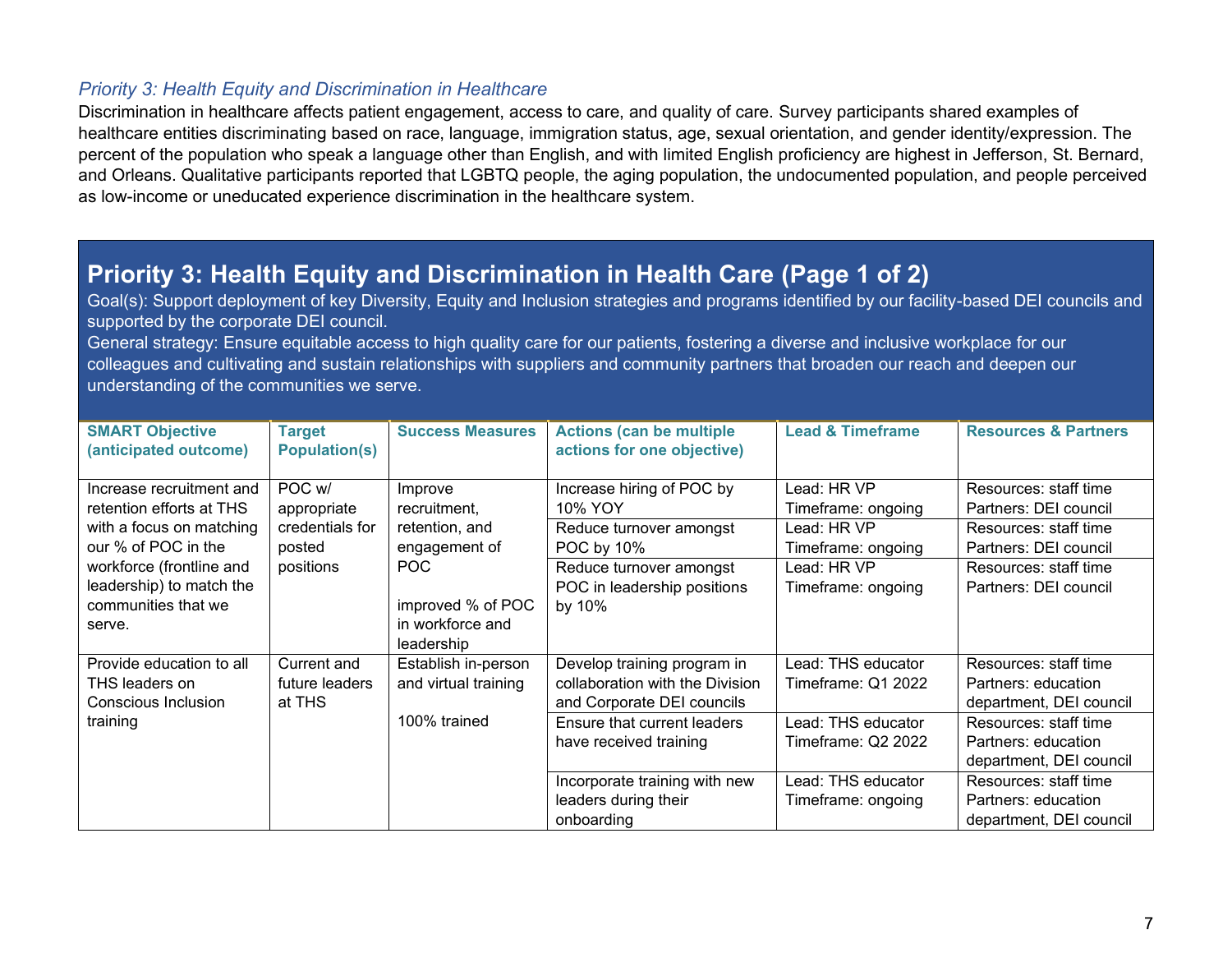| <b>SMART Objective</b><br>(anticipated outcome)                                                                                                  | <b>Target</b><br><b>Population(s)</b>                                                                                                                       | <b>Success Measures</b>                                                                           | <b>Actions (can be multiple</b><br>actions for one objective)                                                                                                                                                 | <b>Lead &amp; Timeframe</b>                                             | <b>Resources &amp; Partners</b>                                                                                                       |
|--------------------------------------------------------------------------------------------------------------------------------------------------|-------------------------------------------------------------------------------------------------------------------------------------------------------------|---------------------------------------------------------------------------------------------------|---------------------------------------------------------------------------------------------------------------------------------------------------------------------------------------------------------------|-------------------------------------------------------------------------|---------------------------------------------------------------------------------------------------------------------------------------|
| Strengthen culturally<br>competent education for<br>patients and clinicians                                                                      | Patients and<br>clinicians at<br><b>THS</b> facilities                                                                                                      | Publish education<br>materials for<br>targeted population<br># of targeted<br>population educated | Publish education material for<br>patients and clinicians to<br>ensure that all patients served<br>have access to the highest<br>quality, culturally competent<br>care                                        | Lead: Corporate DEI<br>council<br>Timeframe: ongoing                    | Resources: publications<br>Partners: Corporate,<br>Division, and local DEI<br>councils                                                |
|                                                                                                                                                  |                                                                                                                                                             |                                                                                                   | Operationalize the<br>commitment to culturally<br>competent care through<br>standardized education,<br>involvement of the Equity<br><b>Compliance Coordinator</b><br>network, and professional<br>development | Lead: FECC<br>Timeframe: ongoing                                        | Resources: publications<br>Partners: Corporate,<br>Division, and local DEI<br>councils, FECC                                          |
| Collaborate with Tulane<br>School of Medicine on<br>initiatives to engage<br>underrepresented<br>populations in pursuing<br>careers in medicine. | Current<br>students<br>enrolled at<br>local HBCUs<br>and students<br>involved in<br>minority-based<br>organizations<br>at local non-<br><b>HBCU</b> schools | Enroll 15 eligible<br>students per year<br>$#$ of students<br>participating                       | Initiate the IMPRESS<br>(Introduction to the Medical<br>Profession: a Rotation to<br><b>Empower Students) program</b><br>at Tulane Medical Center                                                             | Lead: Dr. Jacqueline<br>Turner<br>Timeframe: starting in<br>Summer 2023 | Resources: TMC OR,<br>robot simulator, SIM<br>Center time, staff time<br>Partners: TMC, TU<br>School of Medicine,<br><b>SIMCENTER</b> |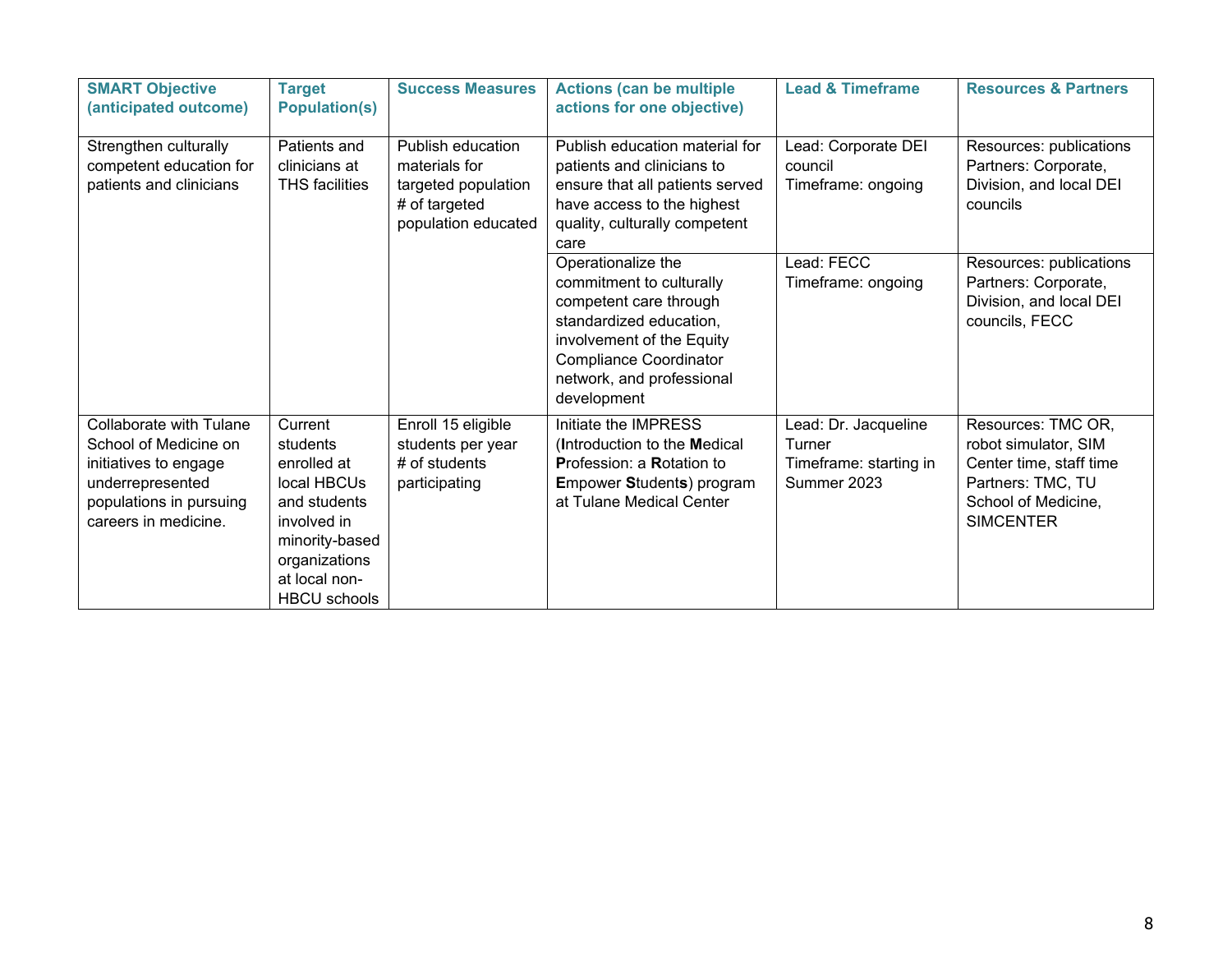#### *Priority 4: Education and Health Literacy*

The CHNA illustrates that low health literacy is a key factor contributing to poor health outcomes in the GNO-NS community. Low levels of educational attainment and poor quality of primary and secondary schools are seen as contributing factors to low health literacy in the community. In most parishes, except St. Tammany, Orleans, and Jefferson, higher educational attainments lag behind state averages. Participants have noted the impacts of this on health literacy in the community.

## **Priority 4: Health Literacy**

Goal(s): Support and implement initiatives to promote healthy behaviors, health awareness, and education General strategy: Increased public health awareness and education to improve positive health behaviors within the population we serve.

| <b>SMART Objective</b><br>(anticipated outcome)                                                                      | <b>Target</b><br><b>Population(s)</b> | <b>Success</b><br><b>Measures</b>                                 | <b>Actions (can be multiple</b><br>actions for one objective)                                                                                                                              | Lead &<br><b>Timeframe</b>                                        | <b>Resources &amp; Partners</b>                                                                               |
|----------------------------------------------------------------------------------------------------------------------|---------------------------------------|-------------------------------------------------------------------|--------------------------------------------------------------------------------------------------------------------------------------------------------------------------------------------|-------------------------------------------------------------------|---------------------------------------------------------------------------------------------------------------|
| Increase education,<br>health literacy,<br>outreach opportunities<br>and participation in<br>regional programs       | Communitywide                         | # of unique<br>opportunities to<br>education<br># of participants | Continue tobacco cessation<br>and smoking prevention<br>programs with the addition of<br>the Louisiana MCIP Tobacco<br>Cessation Program.                                                  | Lead: Respiratory<br><b>Director</b><br>Timeframe:<br>ongoing     | Resources: staff time and<br>resources<br>Partners: community and<br>health organizations                     |
|                                                                                                                      |                                       |                                                                   | Continue with community<br>outreach at all three THS<br>campuses including<br>community classes                                                                                            | Lead: Marketing<br><b>Director</b><br>Timeframe:<br>ongoing       | Resources: staff, provider time,<br>equipment<br>Partners: local schools, local<br>businesses                 |
|                                                                                                                      |                                       |                                                                   | Continue participation with<br>health fairs and community<br>education on all aspects of<br>chronic diseases (heart<br>disease, stroke, cancer, etc.)                                      | Lead: Marketing<br><b>Director</b><br>Timeframe:<br>ongoing       | Resources: staff, provider time,<br>equipment<br>Partners: local schools and<br>community/healthcare partners |
| Continue to provide<br>patients financial<br>assistance information<br>and links to further<br>follow-up information | Communitywide                         | # of unique<br>opportunities<br># of participants                 | Provide financial assistance<br>and insurance coverage at all<br>hospitals                                                                                                                 | Lead:<br>Registration<br><b>Director</b><br>Timeframe:<br>ongoing | Resources: staff time<br>Partners: TBD                                                                        |
| Continue to offer<br>outreach education on<br>life skills                                                            | Communitywide                         | # of unique<br>opportunities<br># of participants                 | Continue to offer monthly<br>education opportunities (i.e.,<br>car seat safety check, "birth<br>and beyond", breastfeeding<br>basics, "safe and sound",<br>"what to expect for dads", etc) | Lead: Marketing<br><b>Director</b><br>Timeframe:<br>ongoing       | Resources: staff time<br>Partners: TBD                                                                        |